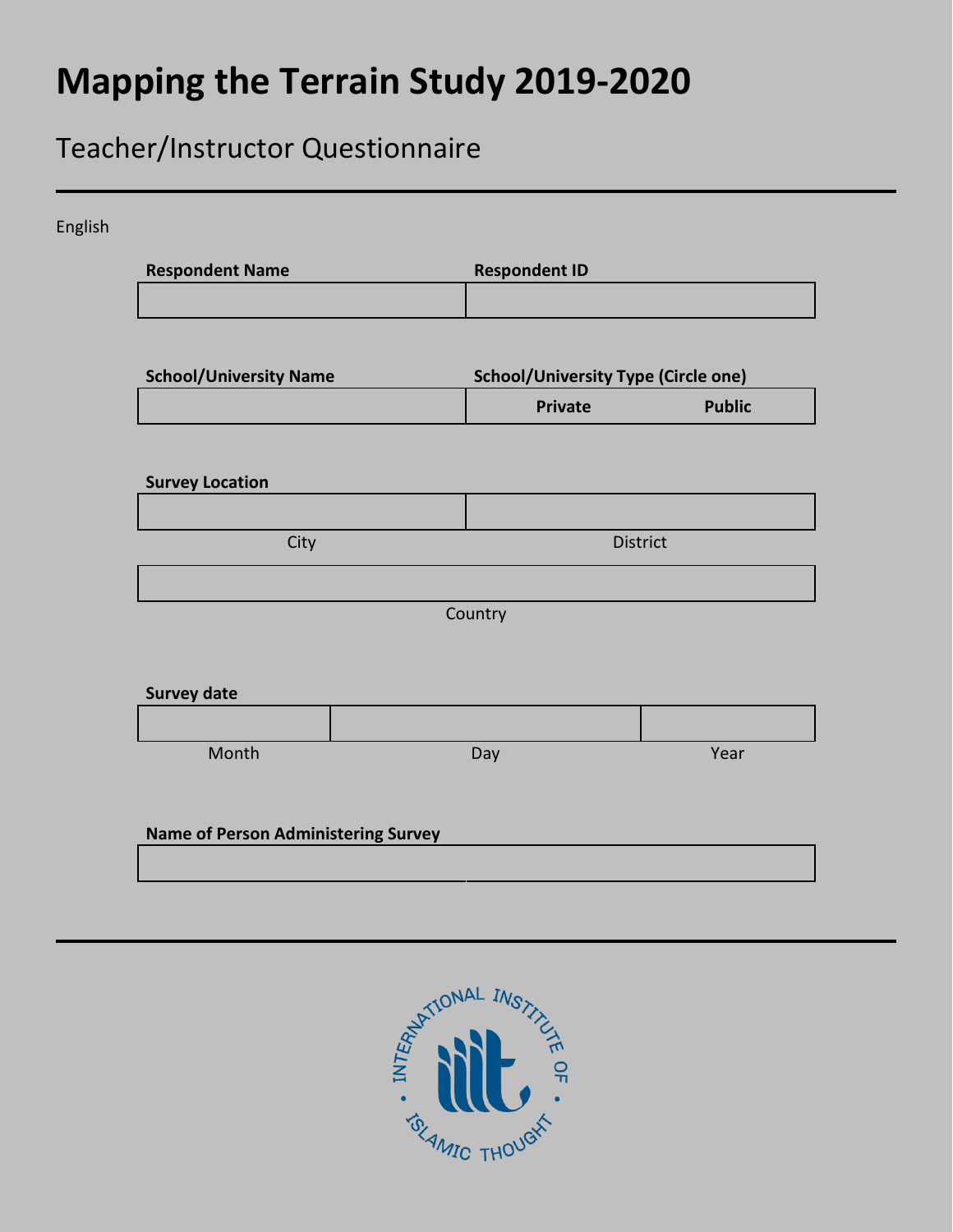Please read each question carefully. There is no right or wrong answer for these questions. Choose the answer that best represents you and your opinion. You can ask for help if something is not clear or if you are not sure how to answer a question.

Please mark your answers by filling the relevant bubbles. Example:  $\bullet$ 



The information provided on this questionnaire will be combined with responses from other individuals for statistical purposes and reporting and will not be used or disclosed in identifiable form.

Your time and cooperation in completing this questionnaire is greatly appreciated.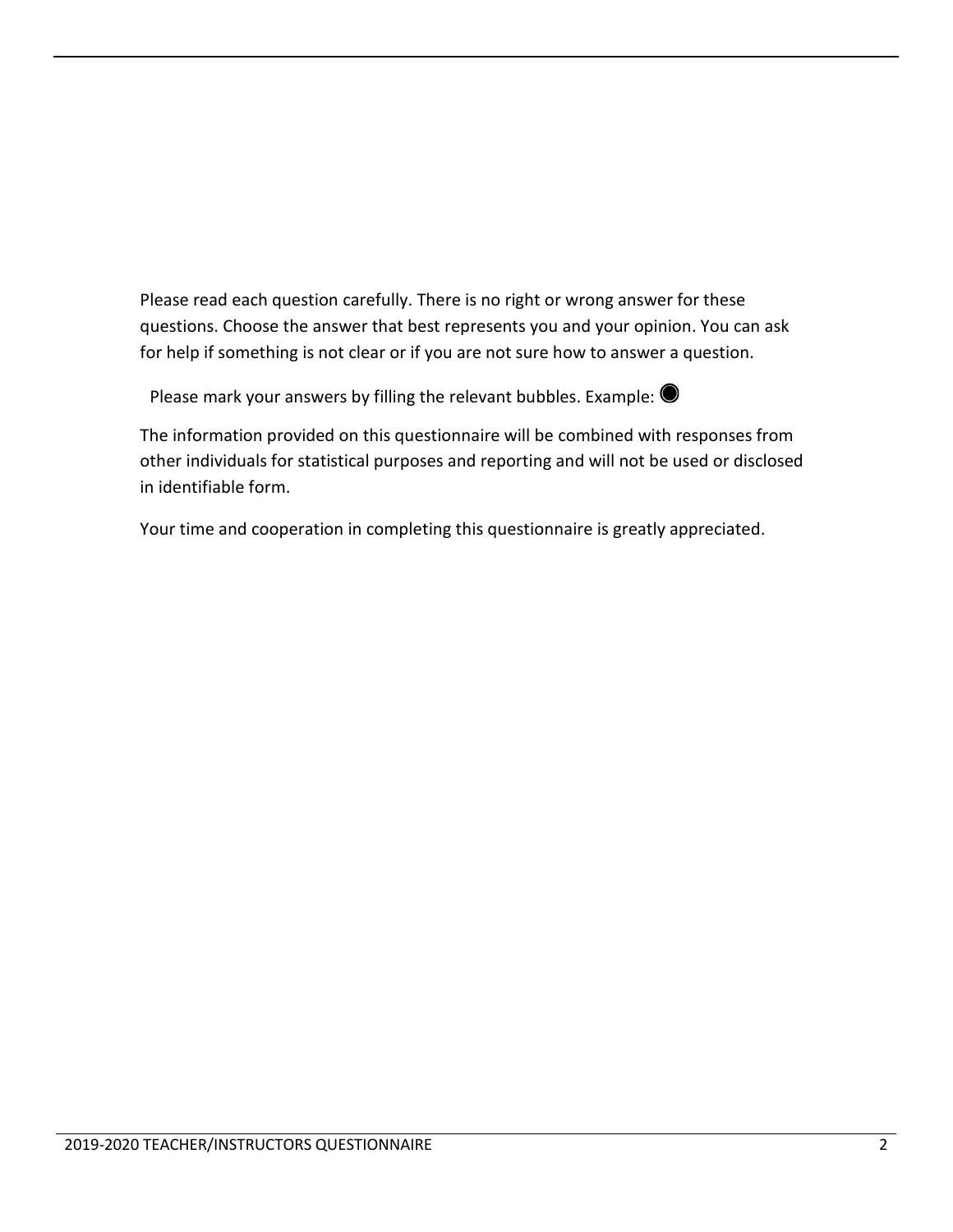#### **Please fill one bubble for each question.**

#### **1. What is your gender?**

Female 2 Male

#### **2. What is your age?**

| Less than 18 |   | $3^{25}$ to 34 | 45 to 54 | 65 to 74    |
|--------------|---|----------------|----------|-------------|
| 2 18 to 24   | 4 | 35 to 44       | 55 to 64 | 75 or older |

#### **3. What is the highest level of education you have completed?**

- Less than a high school diploma
- High school degree or equivalent (e.g. GED)
- Some college, no degree
- Associate degree (2-year degree; e.g. AA, AS)
- Bachelor's degree (4-year degree; e.g. BA, BS)
- Master's degree (e.g. MA, MS, MEd)
- Professional degree (e.g. MBBS, MD, DDS, DVM, LLB, ACCA)
- Doctorate (e.g. PhD, EdD, PSyD)
- Other

#### **4. What is your religion?**

| Muslim    | 4 | <b>Buddhist</b> |   | Agnostic              |
|-----------|---|-----------------|---|-----------------------|
| Christian |   | Hindu           | x | Nothing in particular |
| Jewish    | n | Atheist         | ч | Other                 |

#### **5. What language do you mainly speak at home?**

- <Country-specific language 1>
- <Country-specific language 2>
- <Country-specific language 3>
- Other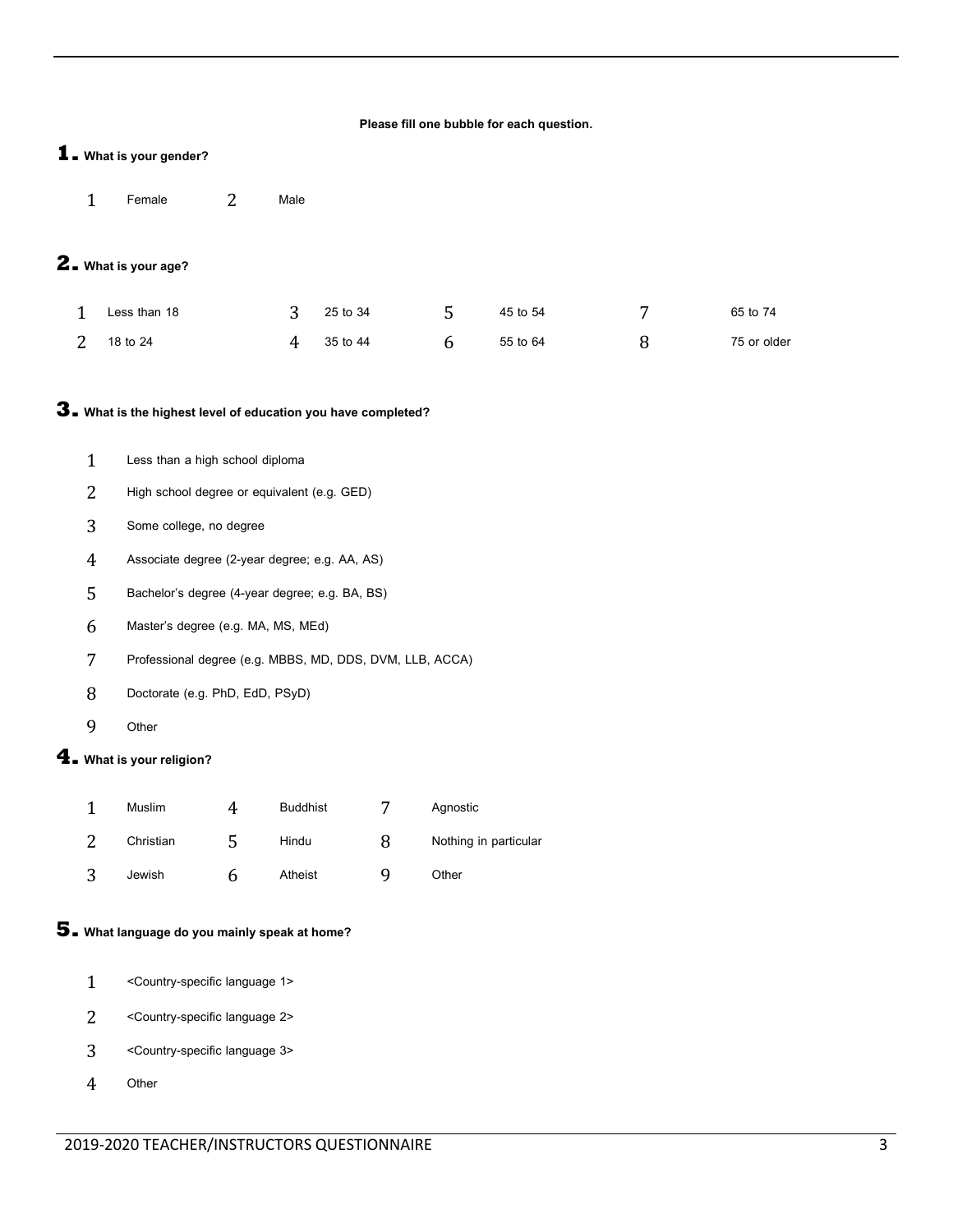#### **6. What is your ethnicity?**

- <Country-specific ethnicity 1>
- <Country-specific ethnicity 2>
- <Country-specific ethnicity 3>
- Other

#### **7. Which of the following best describes your current relationship status?**

| Single (never married)     | 4 | Divorced |
|----------------------------|---|----------|
| Married, living together   | ∽ | Widowed  |
| Married, living separately | n | Other    |

#### **8. How many children do you have?**

| $0$ 0       | $4\quad 4$       | 8 8 |                   |
|-------------|------------------|-----|-------------------|
| $1 \quad 1$ | 555              | 9 9 |                   |
| $2^2$       | $6\qquad 6$      |     | $\int$ 10 or more |
| $3^3$       | $7 \overline{7}$ |     |                   |

#### **9. How many years of work experience do you have in your current job?**

| Less than a year |   | 4 to 6 years      |
|------------------|---|-------------------|
| 1 to 3 years     | 4 | More than 6 years |

**10. Please specify your area of specialization within your occupation (for example: childhood education, math education, special education etc.)?**

Area of specialization: \_\_\_\_\_\_\_\_\_\_\_\_\_\_\_\_\_\_\_\_\_\_\_\_\_\_\_\_\_\_\_\_\_\_\_\_\_\_\_\_\_\_\_\_\_\_\_\_\_\_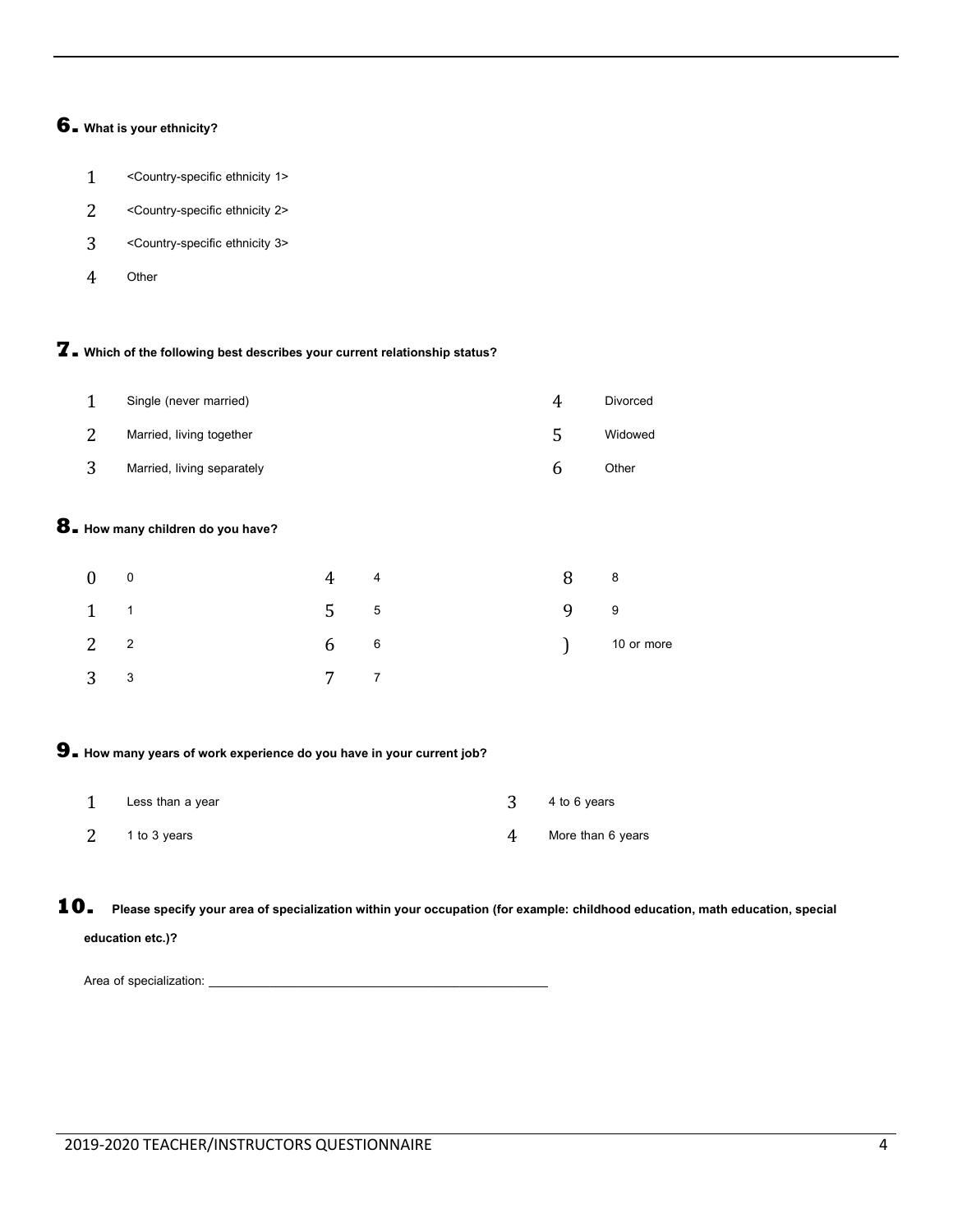**11.** Please indicate the likelihood that you will forgive someone in each of the following situations. (Please fill only one bubble in each **11.** row)

|         |                                                                                                                                                                                                            | Extremely    |          |        |                         |
|---------|------------------------------------------------------------------------------------------------------------------------------------------------------------------------------------------------------------|--------------|----------|--------|-------------------------|
|         |                                                                                                                                                                                                            | unlikely     | Unlikely | Likely | <b>Extremely likely</b> |
| Q080101 | Imagine that your brother/sister borrowed your car<br>and while he/she was driving it, he/she crossed a<br>red light and hit another car, which caused a great<br>damage to your car, but no one was hurt. | 1            | 2        | 3      | 4                       |
| Q080102 | Imagine a young man from your town who was<br>almost engaged to one of your sisters broke up with<br>her.                                                                                                  | $\mathbf{1}$ | 2        | 3      | 4                       |
| Q080103 | Imagine you told your sibling a secret and you<br>wanted him/her not to tell anyone, then you<br>discovered that he/she had disclosed this secret to<br>few people.                                        | 1            | 2        | 3      | 4                       |
| Q080104 | Imagine you had an argument with your cousin, and<br>he/she asked you to leave his or her house.                                                                                                           | $\mathbf{1}$ | 2        | 3      | 4                       |
| Q080105 | Imagine you were at a social gathering and you<br>heard someone from your same religion curses<br>yours.                                                                                                   | 1            | 2        | 3      | 4                       |
| Q080106 | Imagine you were at a social gathering and you<br>heard someone who is different from your religion<br>curses yours.                                                                                       | 1            | 2        | 3      | 4                       |
| Q080107 | Imagine that one of your next-door neighbors built a<br>wall around his/her house, and then you came to<br>realize that his/her wall was inside your land or<br>property.                                  | $\mathbf{1}$ | 2        | 3      | 4                       |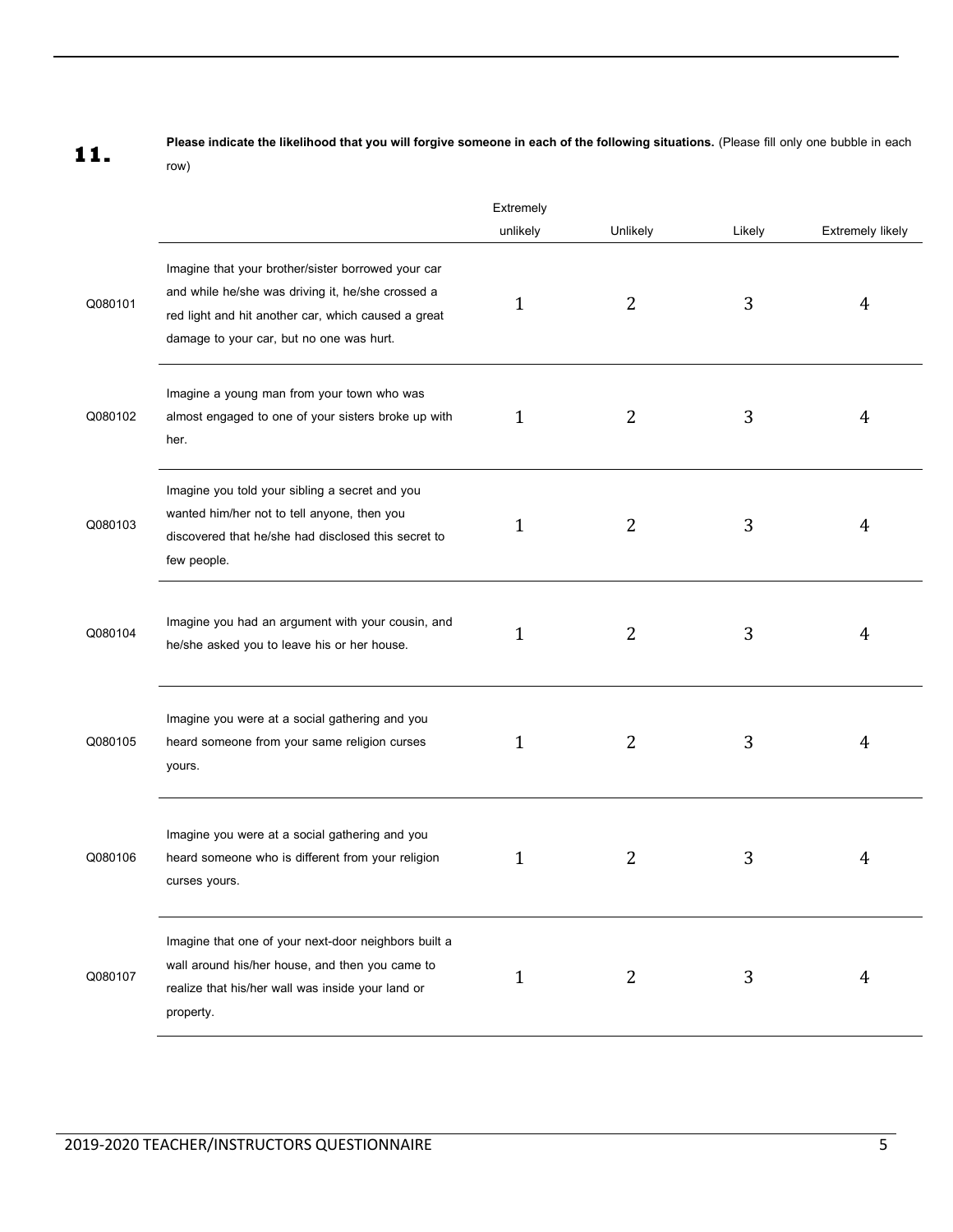|         |                                                                                                                                                                  | Extremely |          |        |                  |
|---------|------------------------------------------------------------------------------------------------------------------------------------------------------------------|-----------|----------|--------|------------------|
|         |                                                                                                                                                                  | unlikely  | Unlikely | Likely | Extremely likely |
| Q080108 | Imagine that one of your friends starts a nasty rumor<br>about you that is not true. As a result, people begin<br>treating you worse than they have in the past. |           |          |        | 4                |
| Q080109 | Imagine that a friend borrows your most valued<br>possession and then loses it. The friend refuses to<br>replace it.                                             |           |          |        | 4                |

**<sup>12.</sup> Please select the frequency with which you engage in each of the following actions.** (Please fill only one bubble in each row)

|         |                                                                          | Never        | Sometimes      | Often | Always         |
|---------|--------------------------------------------------------------------------|--------------|----------------|-------|----------------|
| Q060101 | I'd rather depend on myself than others.                                 | $\mathbf{1}$ | $\overline{2}$ | 3     | $\overline{4}$ |
| Q060102 | I rely on myself most of the time; I rarely rely on<br>others.           | $\mathbf{1}$ | 2              | 3     | 4              |
| Q060103 | I often do "my own thing."                                               | $\mathbf{1}$ | $\overline{2}$ | 3     | $\overline{4}$ |
| Q060104 | My personal identity, independent of others, is very<br>important to me. | $\mathbf{1}$ | 2              | 3     | 4              |
| Q060105 | It is important that I do my job better than others.                     | 1            | $\overline{2}$ | 3     | $\overline{4}$ |
| Q060107 | Competition is the law of nature.                                        | 1            | 2              | 3     | 4              |
| Q060108 | When another person does better than I do, I get<br>tense.               | $\mathbf{1}$ | 2              | 3     | 4              |
| Q060109 | If a peer gets a prize, I would feel proud.                              | 1            | 2              | 3     | 4              |
| Q060110 | The well-being of my peers is important to me.                           | 1            | 2              | 3     | 4              |
| Q060111 | To me, pleasure is spending time with others.                            | 1            | 2              | 3     | $\overline{4}$ |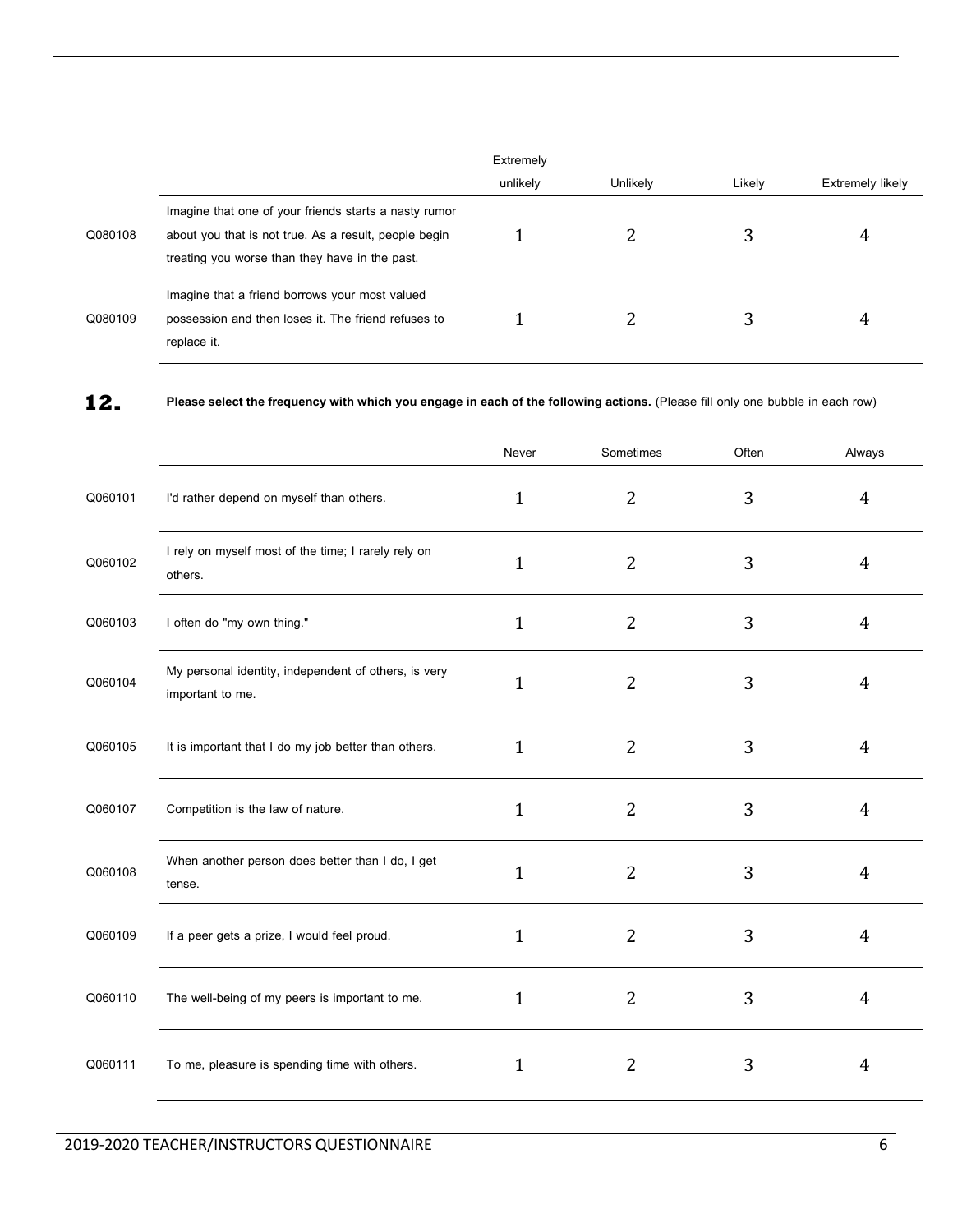|         |                                                                                  | Never | Sometimes | Often | Always |
|---------|----------------------------------------------------------------------------------|-------|-----------|-------|--------|
| Q060112 | I feel good when I cooperate with others.                                        |       |           | 3     | 4      |
| Q060113 | Parents and children must stay together as much as<br>possible.                  |       |           | 3     | 4      |
| Q060115 | Family members should stick together, no matter<br>what sacrifices are required. |       |           |       | 4      |
| Q060116 | It is important to me that I respect the decisions<br>made by my groups.         |       |           | 3     |        |

### **13.**

#### **Please indicate how likely to be true each of the following statement is for you.** (Please fill only one bubble in each row)

|         |                                                                             | Not at all true | Not true       | True | Very true      |
|---------|-----------------------------------------------------------------------------|-----------------|----------------|------|----------------|
| Q050101 | I understand my life's meaning.                                             | $\mathbf{1}$    | $\overline{2}$ | 3    | 4              |
| Q050102 | I am looking for something that makes my life feel<br>meaningful.           | 1               | 2              | 3    | 4              |
| Q050103 | I am always looking to find my life's purpose.                              | 1               | 2              | 3    | $\overline{4}$ |
| Q050104 | My life has a clear sense of purpose.                                       | $\mathbf{1}$    | 2              | 3    | 4              |
| Q050105 | I have a good sense of what makes my life<br>meaningful.                    | $\mathbf{1}$    | 2              | 3    | $\overline{4}$ |
| Q050106 | I have discovered a satisfying life purpose.                                | 1               | 2              | 3    | $\overline{4}$ |
| Q050107 | I am always searching for something that makes my<br>life feel significant. | $\mathbf{1}$    | $\overline{2}$ | 3    | 4              |
| Q050108 | I am seeking a purpose or mission for my life.                              | 1               | $\overline{2}$ | 3    | $\overline{4}$ |
| Q050109 | My life has no clear purpose.                                               | $\mathbf 1$     | 2              | 3    | $\overline{4}$ |
| Q050110 | I am searching for meaning in my life.                                      | 1               | 2              | 3    | 4              |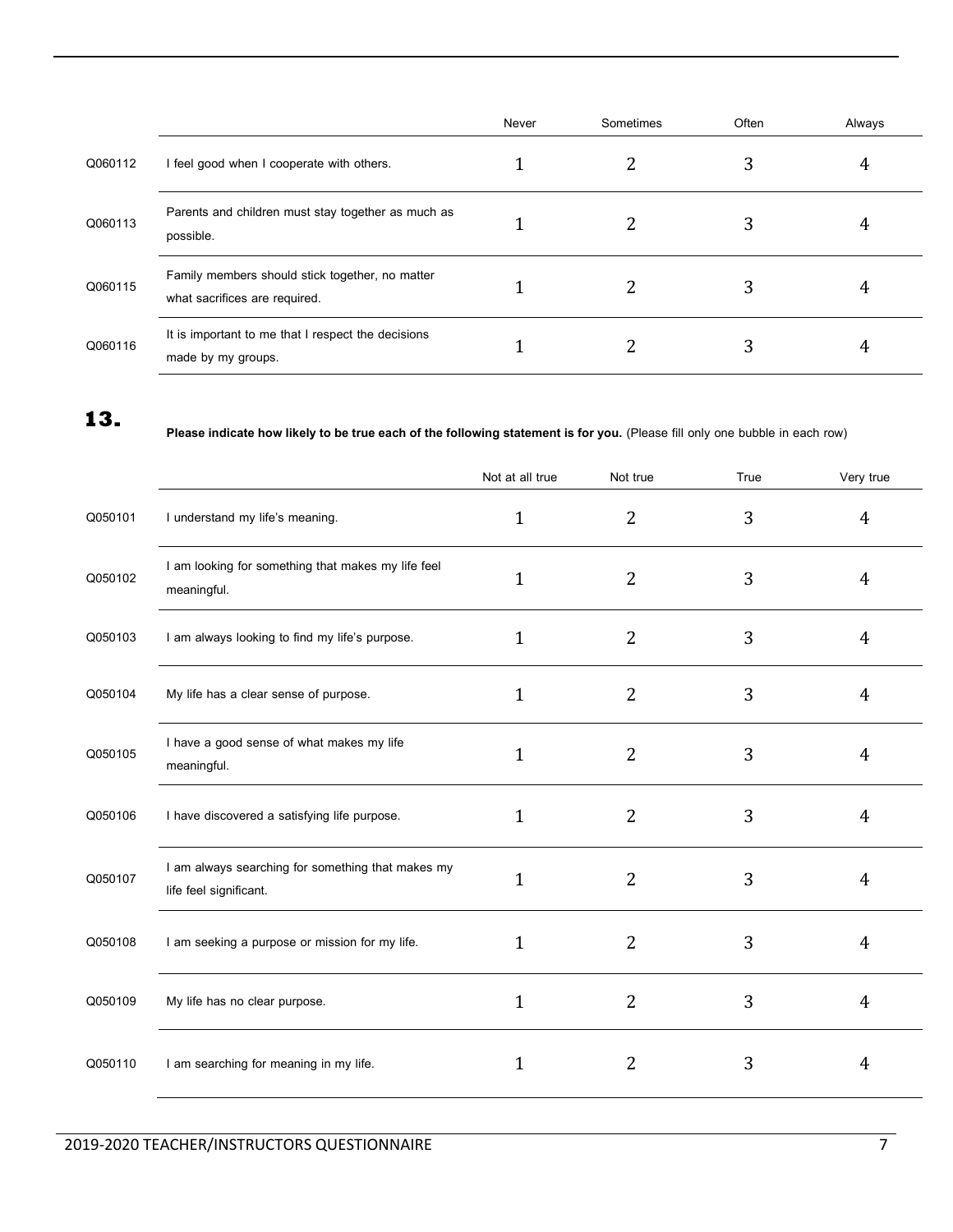|         |                                                                          | Not important | Slightly important | Important | Very important |
|---------|--------------------------------------------------------------------------|---------------|--------------------|-----------|----------------|
| Q130101 | How important is your religion for you?                                  |               |                    | 3         | 4              |
| Q130102 | How important is prayer for your religious beliefs?                      |               | 2                  | 3         | 4              |
| Q130103 | How important is it for you to feel that God<br>intervenes in your life? |               | 2                  | 3         | 4              |
| Q130104 | How important is it for you to belong to a religious<br>group?           |               | 2                  | 3         | 4              |
| Q130105 | How important is your religion in defining who you<br>are?               |               | 2                  | 3         | 4              |

## **14. Please indicate the level of importance that you attach to each of the following statements.** (Please fill only one bubble in each row)

**15.** Please indicate your opinions about each of the statements below by selecting the appropriate choice. (Please fill only one bubble **15.** in each row)

|         | $\mathbf{u}$ each row)                                                                                   | Nothing      | Some influence | Quite a bit | A great deal |
|---------|----------------------------------------------------------------------------------------------------------|--------------|----------------|-------------|--------------|
| Q090102 | How much can you do to get local colleges and<br>universities involved in working with your institution? | 1            | 2              | 3           | 4            |
| Q090103 | How much can you do to make your institution a<br>safe place?                                            |              | $\overline{2}$ | 3           | 4            |
| Q090104 | How much can you do to get students to trust<br>teachers?                                                | 1            | $\overline{2}$ | 3           | 4            |
| Q090105 | How much can you do to make students enjoy<br>coming to your class?                                      | 1            | $\overline{2}$ | 3           | 4            |
| Q090106 | How much can you do to reduce student dropout?                                                           | 1            | 2              | 3           | 4            |
| Q090107 | How much can you do to reduce student<br>absenteeism?                                                    | $\mathbf{1}$ | $\overline{2}$ | 3           | 4            |
|         |                                                                                                          |              |                |             |              |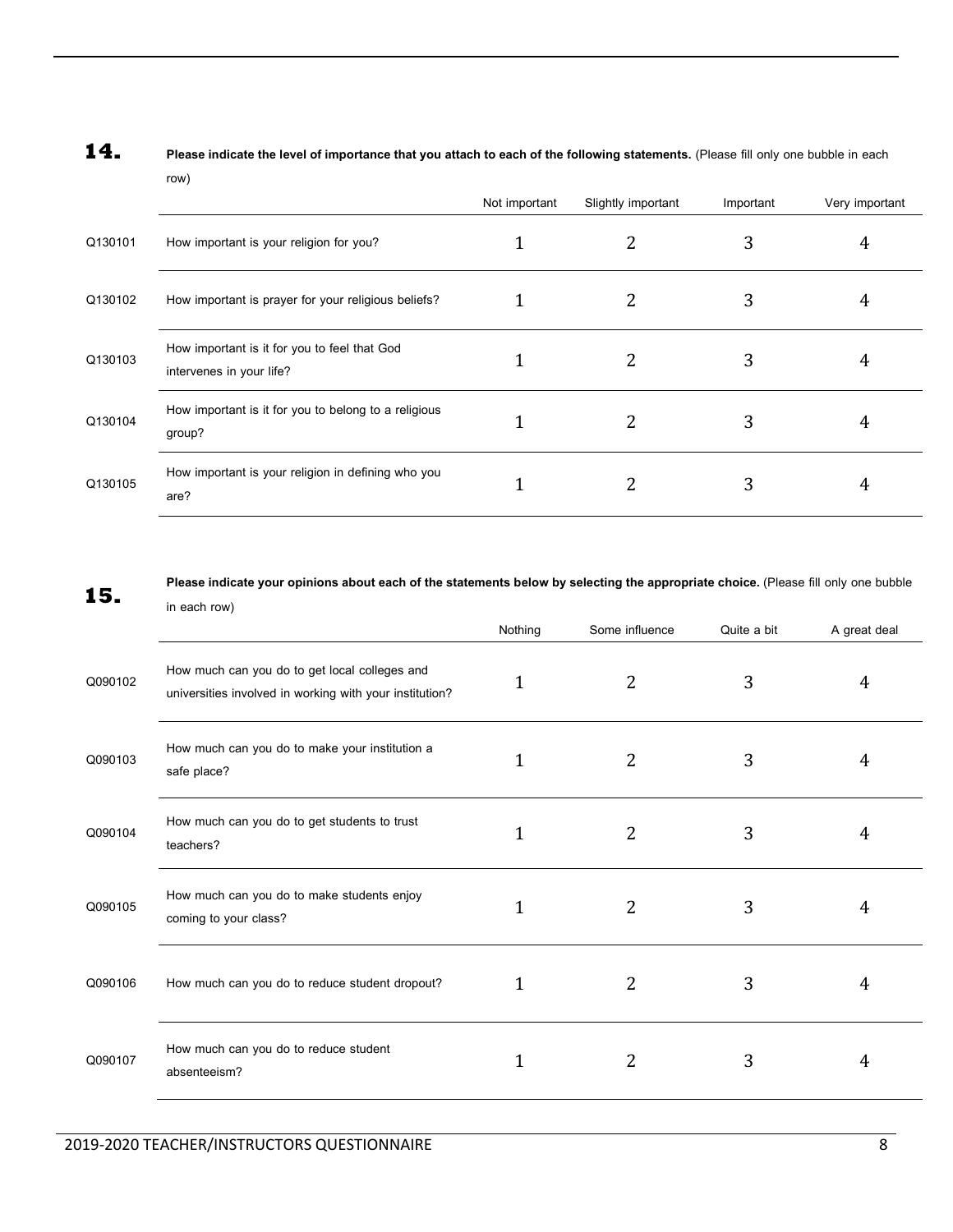|         |                                                                                                         | Nothing      | Some influence | Quite a bit | A great deal   |
|---------|---------------------------------------------------------------------------------------------------------|--------------|----------------|-------------|----------------|
| Q090108 | How much can you do to get students to believe<br>they can do well in academic work?                    | $\mathbf{1}$ | $\overline{2}$ | 3           | $\overline{4}$ |
| Q090109 | How much can you help other teachers with their<br>teaching skills?                                     | $\mathbf 1$  | $\overline{2}$ | 3           | $\overline{4}$ |
| Q090110 | How much can you do to get through to the most<br>difficult students?                                   | $\mathbf 1$  | $\overline{2}$ | 3           | 4              |
| Q090111 | How much can you do to promote learning when<br>there is lack of support from the home?                 | $\mathbf{1}$ | $\overline{2}$ | 3           | $\overline{4}$ |
| Q090112 | How much can you do to keep students on task on<br>difficult assignments?                               | 1            | $\overline{2}$ | 3           | 4              |
| Q090113 | How much can you do to increase students' memory<br>of what they have been taught in previous lessons?  | $\mathbf{1}$ | $\overline{2}$ | 3           | $\overline{4}$ |
| Q090114 | How much can you do to overcome the influence of<br>adverse community conditions on students' learning? | 1            | $\overline{2}$ | 3           | $\overline{4}$ |
| Q090115 | How much can you do to get students to work<br>together?                                                | 1            | $\overline{2}$ | 3           | $\overline{4}$ |
| Q090116 | How much can you do to get students to do their<br>academic work?                                       | 1            | $\overline{2}$ | 3           | $\overline{4}$ |
| Q090117 | How much can you do to motivate students who<br>show low interest in academic work?                     | 1            | $\overline{2}$ | 3           | 4              |

**<sup>16.</sup>**

**To what extent do you agree with the following statements?**(Please fill only one bubble in each row)

|         |                                     | Strongly<br>disagree | Moderately<br>disagree | Moderately agree | Strongly agree |
|---------|-------------------------------------|----------------------|------------------------|------------------|----------------|
| Q010101 | In my life, hope outweighs anxiety. |                      |                        | 3                | 4              |
| Q010102 | My hopes are usually fulfilled.     |                      | 2                      | 3                | 4              |
| Q010103 | feel hopeful.                       |                      |                        | 3                | 4              |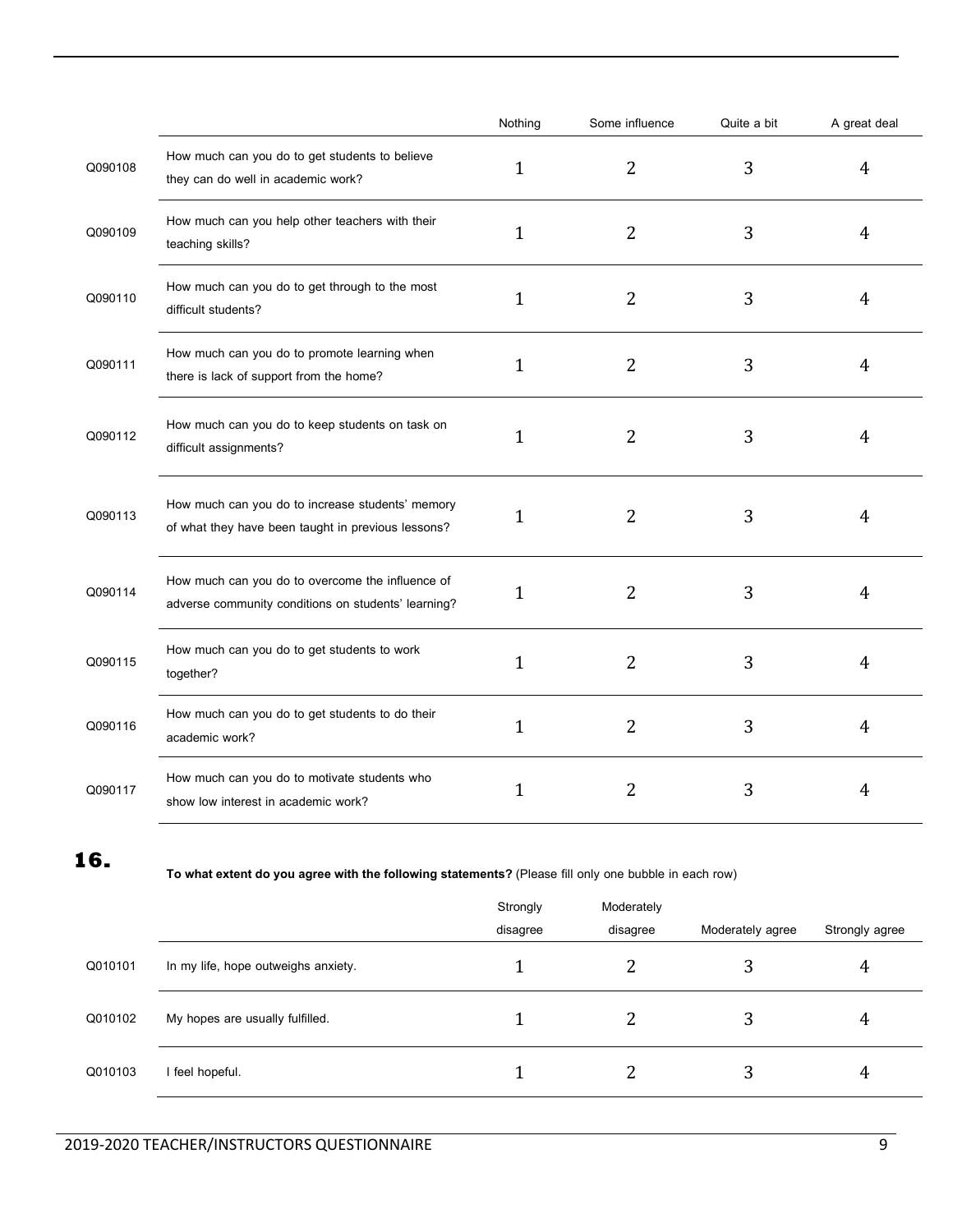|         |                                                                                                                                        | Strongly<br>disagree | Moderately<br>disagree | Moderately agree | Strongly agree |
|---------|----------------------------------------------------------------------------------------------------------------------------------------|----------------------|------------------------|------------------|----------------|
| Q010104 | Hope improves the quality of my life.                                                                                                  | 1                    | 2                      | 3                | $\overline{4}$ |
| Q010105 | I am hopeful about my life.                                                                                                            | 1                    | $\overline{2}$         | 3                | $\overline{4}$ |
| Q010106 | Even in difficult times, I am able to remain hopeful.                                                                                  | 1                    | 2                      | 3                | 4              |
| Q020101 | In most ways my life is close to my ideal.                                                                                             | 1                    | $\overline{2}$         | 3                | $\overline{4}$ |
| Q020102 | The conditions of my life are excellent.                                                                                               | 1                    | $\overline{2}$         | 3                | 4              |
| Q020103 | I am satisfied with life.                                                                                                              | 1                    | $\overline{2}$         | 3                | 4              |
| Q020104 | So far, I have gotten the important things I want in<br>life.                                                                          | 1                    | 2                      | 3                | 4              |
| Q020105 | If I could live my life over again, I would change<br>almost nothing.                                                                  | 1                    | $\overline{2}$         | 3                | 4              |
| Q030101 | I have so much in life for which to be thankful.                                                                                       | 1                    | 2                      | 3                | 4              |
| Q030102 | If I had to list everything that I felt grateful for, it<br>would be a very long list.                                                 | 1                    | $\overline{2}$         | 3                | $\overline{4}$ |
| Q030103 | When I look at the world, I don't see much for which<br>to be grateful.                                                                | T                    |                        | 3                | 4              |
| Q030104 | I am grateful to a wide variety of people.                                                                                             | 1                    | 2                      | 3                | 4              |
| Q030105 | As I get older, I find myself more able to appreciate<br>the people, events, and situations that have been<br>part of my life history. | 1                    | 2                      | 3                | 4              |
| Q030106 | Long amounts of time can go by before I feel<br>grateful to something or someone.                                                      | 1                    | 2                      | 3                | 4              |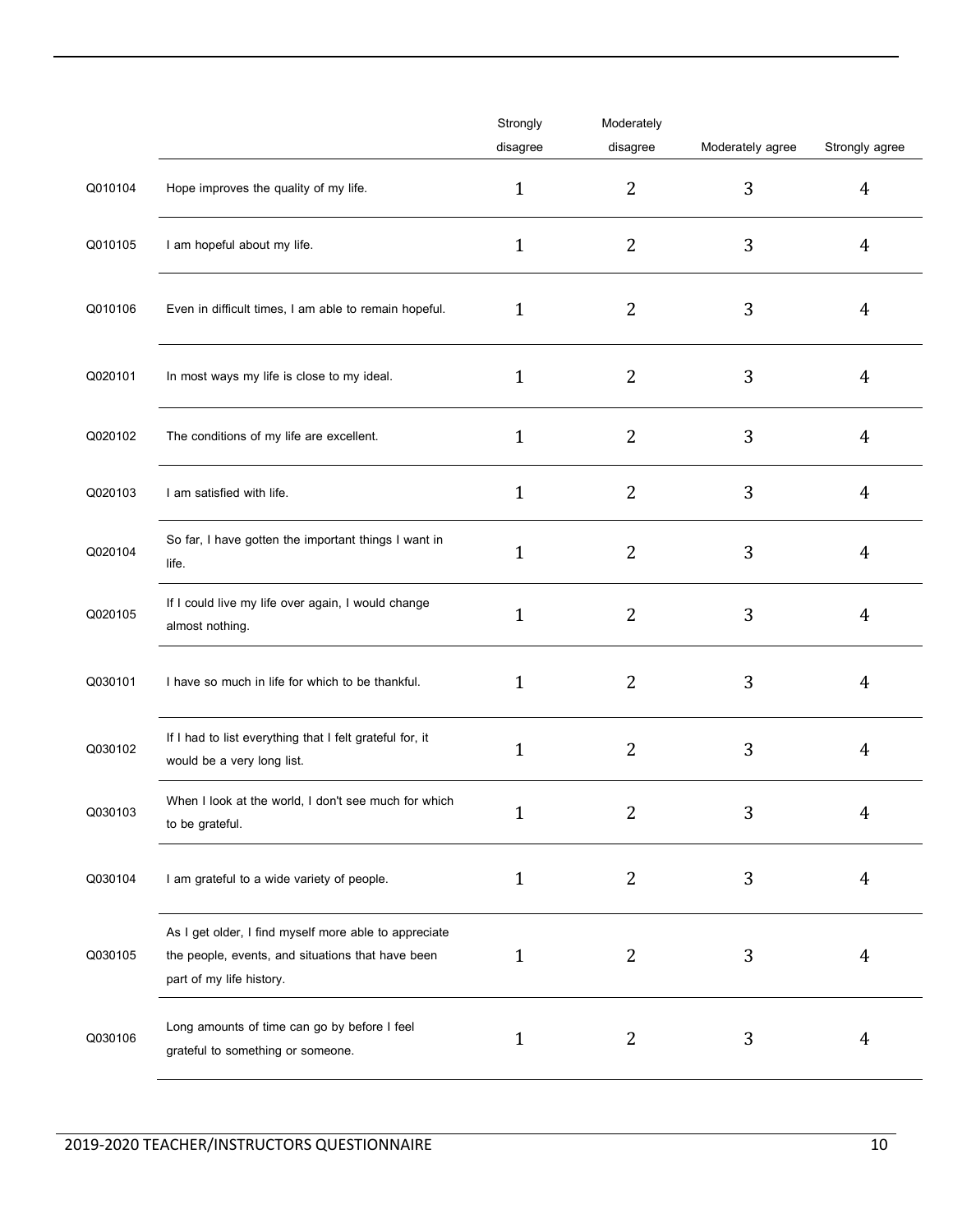|         |                                                                                                                 | Strongly     | Moderately     |                  |                |
|---------|-----------------------------------------------------------------------------------------------------------------|--------------|----------------|------------------|----------------|
|         |                                                                                                                 | disagree     | disagree       | Moderately agree | Strongly agree |
| Q040101 | When I want to feel more positive emotion (such as<br>joy or amusement), I change what I'm thinking<br>about.   | 1            | $\overline{2}$ | 3                | 4              |
| Q040103 | When I want to feel less negative emotion (such as<br>sadness or anger), I change what I'm thinking about.      | 1            | 2              | 3                | 4              |
| Q040104 | When I am feeling positive emotions, I express<br>them.                                                         | 1            | 2              | 3                | 4              |
| Q040105 | When I'm faced with a stressful situation, I make<br>myself think about it in a way that helps me stay<br>calm. | 1            | 2              | 3                | 4              |
| Q040107 | When I want to feel more positive emotion, I change<br>the way I'm thinking about the situation.                | 1            | 2              | 3                | 4              |
| Q040108 | I control my emotions by changing the way I think<br>about the situation I'm in.                                | 1            | 2              | 3                | 4              |
| Q040109 | When I am feeling negative emotions, I express<br>them.                                                         | 1            | 2              | 3                | 4              |
| Q040110 | When I want to feel less negative emotion, I change<br>the way I'm thinking about the situation.                | 1            | 2              | 3                | 4              |
| Q070101 | I sometimes try to understand my friends better by<br>imagining how things look from their perspective.         | 1            | 2              | 3                | 4              |
| Q070102 | I believe there are two sides to every question and<br>try to look at them both.                                | 1            | 2              | 3                | 4              |
| Q070103 | When I'm upset at someone, I usually try to "put<br>myself in his place" for a while.                           | 1            | $\overline{2}$ | 3                | 4              |
| Q070104 | Before criticizing somebody, I try to imagine how I<br>would feel if I were in their place.                     | $\mathbf{1}$ | 2              | 3                | 4              |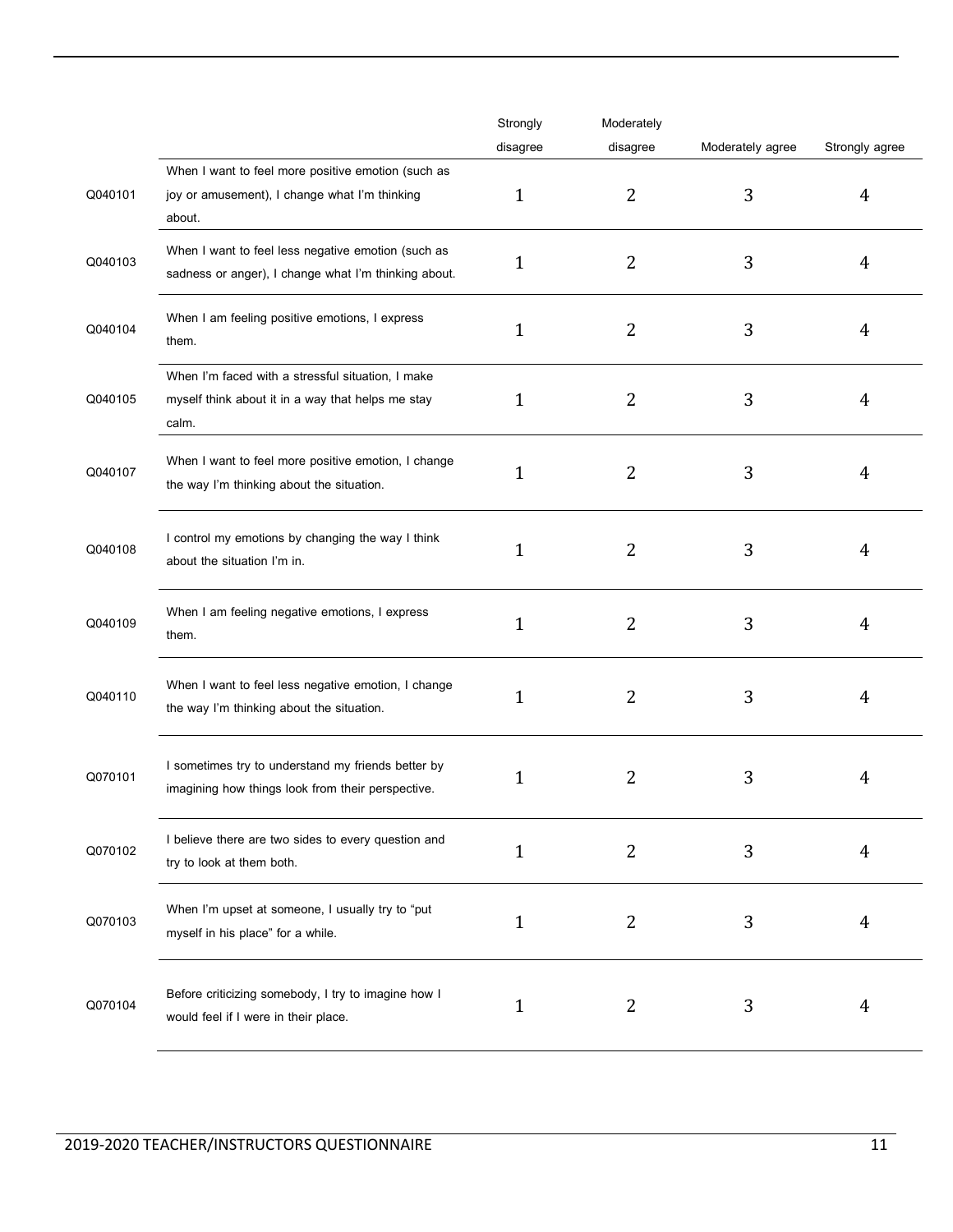|         |                                                                                           | Strongly     | Moderately     |                  |                |
|---------|-------------------------------------------------------------------------------------------|--------------|----------------|------------------|----------------|
|         |                                                                                           | disagree     | disagree       | Moderately agree | Strongly agree |
|         | If I am sure I am right about something, I don't                                          |              |                |                  |                |
| Q070105 | waste much time listening to other people's<br>arguments.                                 | $\mathbf{1}$ | $\overline{2}$ | 3                | 4              |
| Q070106 | I sometimes find it difficult to see things from the<br>"other person's" point of view.   | $\mathbf{1}$ | $\overline{2}$ | 3                | 4              |
| Q070107 | I try to look at everybody's side of a disagreement<br>before I decide.                   | $\mathbf{1}$ | 2              | 3                | 4              |
| Q110101 | I set goals for myself and keep track of my progress.                                     | $\mathbf{1}$ | 2              | 3                | 4              |
|         | Once I have a goal, I can usually plan how to reach                                       |              |                |                  |                |
| Q110102 | it.                                                                                       | $\mathbf{1}$ | 2              | 3                | 4              |
| Q110103 | If I make a resolution to change something, I pay a<br>lot of attention to how I'm doing. | $\mathbf{1}$ | $\overline{2}$ | 3                | 4              |
| Q110104 | I have a hard time setting goals for myself.                                              | $\mathbf{1}$ | $\overline{2}$ | 3                | 4              |
| Q110105 | I usually keep track of my progress toward my goals.                                      | $\mathbf{1}$ | 2              | 3                | 4              |
| Q110106 | I have trouble making plans to help me reach my<br>goals.                                 | $\mathbf{1}$ | $\overline{2}$ | 3                | 4              |
| Q110107 | I have a lot of willpower                                                                 | $\mathbf{1}$ | 2              | 3                | 4              |
| Q110108 | I get easily distracted from my plans.                                                    | $\mathbf{1}$ | $\overline{2}$ | 3                | $\overline{4}$ |
| Q110110 | I have trouble making up my mind about things.                                            | $\mathbf{1}$ | $\overline{2}$ | 3                | $\overline{4}$ |
| Q110111 | I put off making decisions.                                                               | $\mathbf{1}$ | $\overline{2}$ | 3                | $\overline{4}$ |
| Q110112 | When it comes to deciding about a change, I feel<br>overwhelmed by the choice.            | $\mathbf{1}$ | $\overline{2}$ | 3                | $\overline{4}$ |